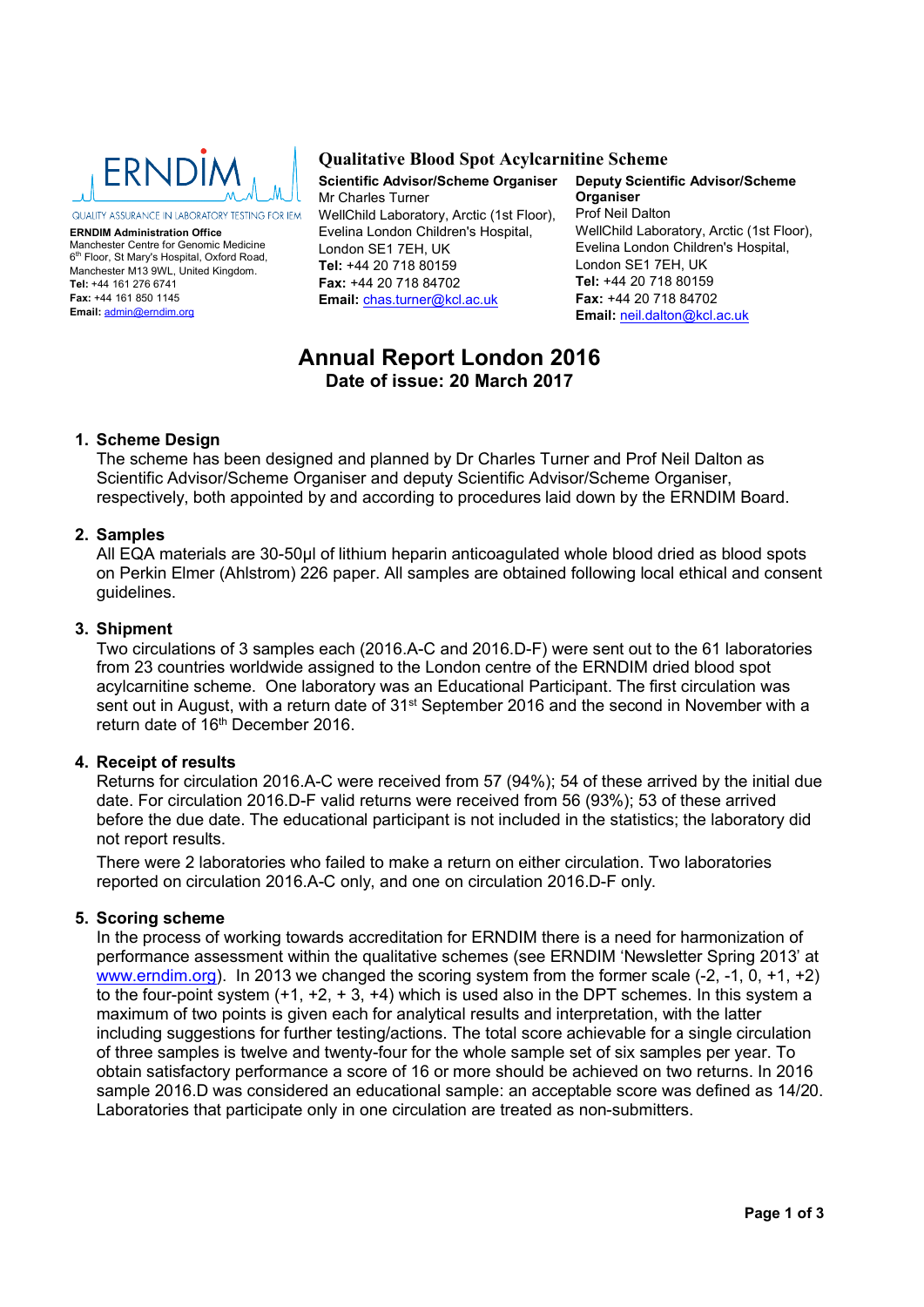

For the 2014 scheme onwards another criterion for satisfactory performance is the absence of any "critical error" which is defined as an error resulting from seriously misleading analytical findings and /or interpretations with serious clinical consequences for the patient.

## **6. Results of samples and evaluation of reporting**

All submitted results are treated as confidential information and are only shared with ERNDIM approved persons for the purposes of evaluation and reporting.

Participants were asked to respond via email using a supplied report template, and to send a scan and/or table of quantitative results if possible. All laboratories responded by email.

All laboratories provided a suggested/differential diagnosis. Most suggested some form of appropriate follow-up testing to confirm a putative diagnosis. A summary of the samples sent and the number of respondents detecting the key acylcarnitine and/or suggesting the definitive diagnosis as part of their differential diagnosis is given in the table below.

| <b>Sample</b> | <b>Enzyme/transporter defect</b>                                           | <b>Diagnostic Acylcarnitine</b>                                           | <b>Respondents</b>                                                 |
|---------------|----------------------------------------------------------------------------|---------------------------------------------------------------------------|--------------------------------------------------------------------|
| 2016.A        | Medium chain acyl CoA<br>dehydrogenase deficiency<br>MCADD (MIM 201450),   | C8, C10:1, C6, C8/C10<br>ratio                                            | 57/57 ^C8,<br>41/57 ^C10:1<br>57/57 MCADD                          |
| 2016.B        | Normal (rhabdomyolysis due to<br>recreational drugs)                       |                                                                           | 35/57 Normal AC<br>profile<br>42/57 normal                         |
| 2016.C        | Cobalamin C defect<br>Cbl C (MIM 277400)                                   | C <sub>3</sub> , C <sub>3</sub> based ratios,<br>C4DC, Low free carnitine | 42/57 ^C3 or C3<br>ratio, 27/57 ^C4DC<br>53/57 MMA/Cbl             |
| 2016.D        | Carnitine palmitoyl transferase<br>type 2 deficiency<br>CPT2 (MIM 600649), | Low (C2) acetyl carnitine.<br>Raised (C16+C18:1)/C2<br>ratio              | 27/56 <sup>v</sup> C <sub>2</sub><br>14/56 ^ ratio<br>27/56 normal |
| 2016.E        | Glutaryl CoA dehydrogenase<br>deficiency<br>GA1 (MIM 231670),              | ^C5DC and C5DC ratios                                                     | 56/56 ^C5DC<br>11/56 <b>Aratios</b><br>56/56 GA1                   |
| 2016.F        | Propionyl CoA carboxylase<br>deficiency<br>PA (MIM 606054)                 | C <sub>3</sub> , C <sub>3</sub> based ratios<br>Normal C4DC               | 56/56 ^ C3<br>10/56 normal C4DC<br>56/56 PA                        |

The profiles from patients with medium chain acyl CoA dehydrogenase deficiency (2016.A), Glutaryl CoA dehydrogenase deficiency (2016.E) and Propionyl CoA carboxylase deficiency (2016.F) were characteristic of the disorders and were correctly assigned by all laboratories who submitted results. Almost all laboratories also correctly identified the sample from the patient with methylmalonic acidaemia due to a Cobalamin C defect. The ERNDIM Scientific Advisory Board agreed that failure to identify the characteristic pattern in Sample 2016.A (MCADD) and 2016.E (GA1) would have been designated as critical errors and it is encouraging that all laboratories correctly identified these disorders. The sample from the patient with rhabdomyolysis due to nonmetabolic cause (2016.B) caused some problems of interpretation, but a fat oxidation defect was ruled out by most respondents. The sample that caused the most difficulty was that from a patient with CPT2 deficiency (2016.D) as the metabolite disturbance was mild (the patient was well at the time of sampling) and the presentation given, although it specified that the patient had presented in childhood, was uncharacteristic for an adult patient with this disorder. The sample was correctly identified by a minority of respondents and was therefore classified as "educational" and excluded from the overall score for the year.